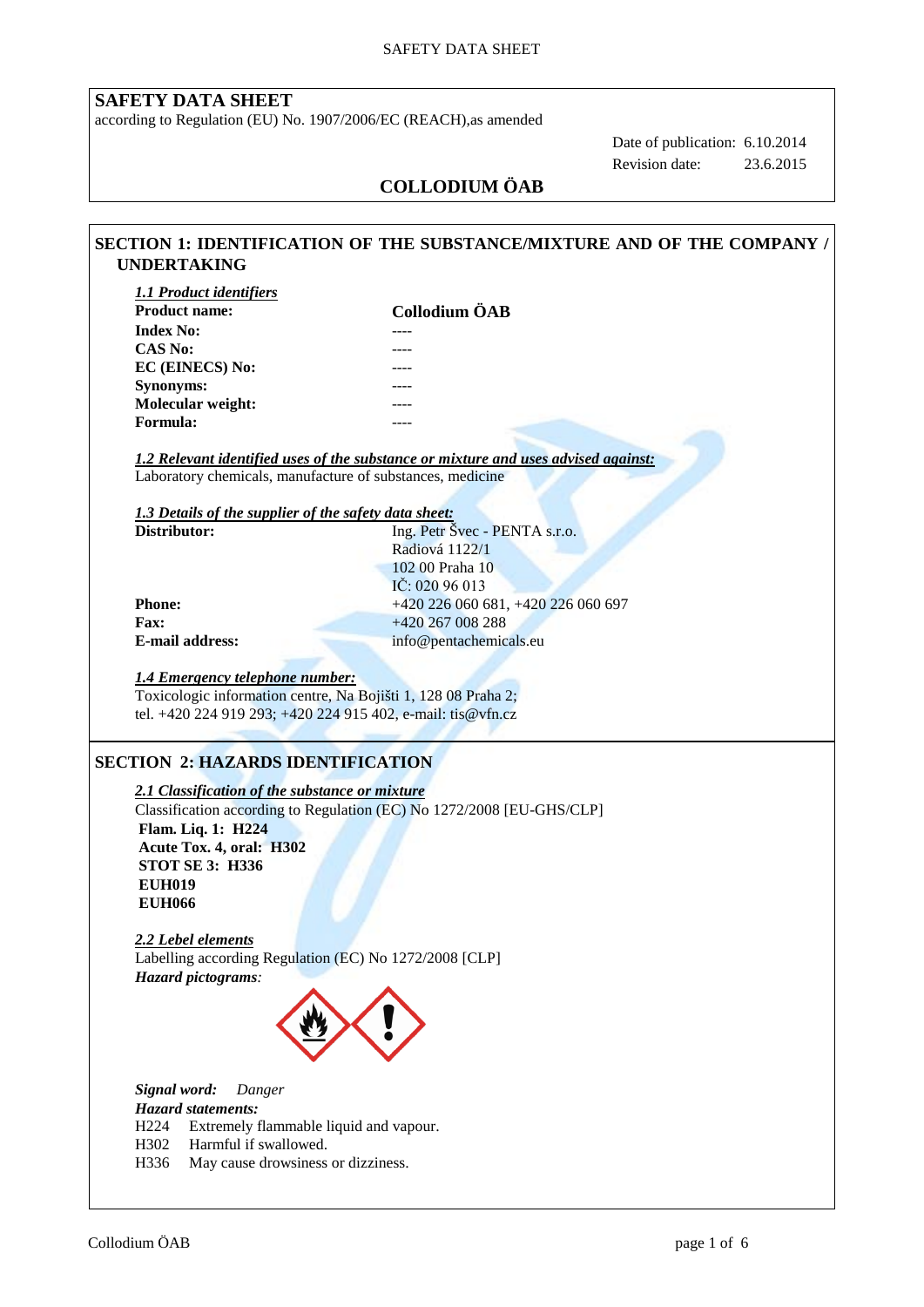#### *Supplemental statements:*

EUH019 May form explosive peroxides

EUH066 Repeated exposure may cause skin dryness or cracking.

#### *Precautionary statements:*

P210 Keep away from heat, hot surfaces, sparks, open flames and other ignition sources. No smoking.

P243 Take precautionary measures against static discharge.

P403 + P235 Store in a well-ventilated place. Keep cool.

#### *2.3 Other hazards*

None know.

## **SECTION 3: COMPOSITION/INFORMATION ON INGREDIENTS**

## *3.2 Mixtures*

| Name                 | Assay $%$ | Index No             | $CAS-No$      | $EC-No$         | Classification                                                                     | Concentration |
|----------------------|-----------|----------------------|---------------|-----------------|------------------------------------------------------------------------------------|---------------|
| Diethyl ether        | ~100      | 603-022-00-4         | $60-29-7$     | $200 - 467 - 2$ | Flam. Liq.1; H224<br>Acute Tox.4; H302<br>STOT SE 3; H336<br><b>EUH019, EUH066</b> |               |
| Ethanol              | ~20       | $603 - 002 - 00 - 5$ | $64 - 17 - 5$ | 200-578-6       | Flam. Liq.2; H225                                                                  |               |
| Cellulose<br>nitrate | $\sim$ 4  | ۰                    |               | $9004 - 70 - 0$ | Flam. Liq.2; H225                                                                  |               |

For the full text of the H-Statements mentioned in this Section, see Section 16.

## **SECTION 4: FIRST AND MEASURES**

#### *4.1 Description of first aid measures*

*General advice:* Consult a physician. Show this safety data sheet to the doctor in attendance.

*If inhaled:* If breathed in, move person into fresh air. If not breathing give artificial respiration. Consult a physician.

*In case of skin contact:* Take off contaminated clothing and shoes immediately.Wash off with soap and plenty of water. Take victim immediately to hospital. Consult a physician.

*In case of eye contact:* Rinse thoroughly with plenty of water for at least 15 minutes. Consult a physician. *If swallowed:* Do not induce vomiting. Never give anything by mouth to an unconscious person. Rinse mouth with water. Consult a physician.

#### *4.2 Most important symptoms and effects, both acute and delayed*

No information available.

*4.3 Indication of immediate medici attention and special treatment needed*  No information available.

## **SECTION 5: FIRE-FIGHTING MEASURES**

#### *5.1 Extinguising media*

*Suitable extinguising media:* carbon dioxide  $(CO<sub>2</sub>)$ , foam, dry powder *Unsuitable extinguising media:* for this substance no limitations of extinguishing agents are given

#### *5.2 Special hazards arising from the substance or mixture*

Combustible material. Vapours are heavier than air and may spread along floors. Forms explosive mixtures with air at ambient temperatures. Pay attention to flashback. Development of hazardous combustion gases or vapours possible in the event of fire.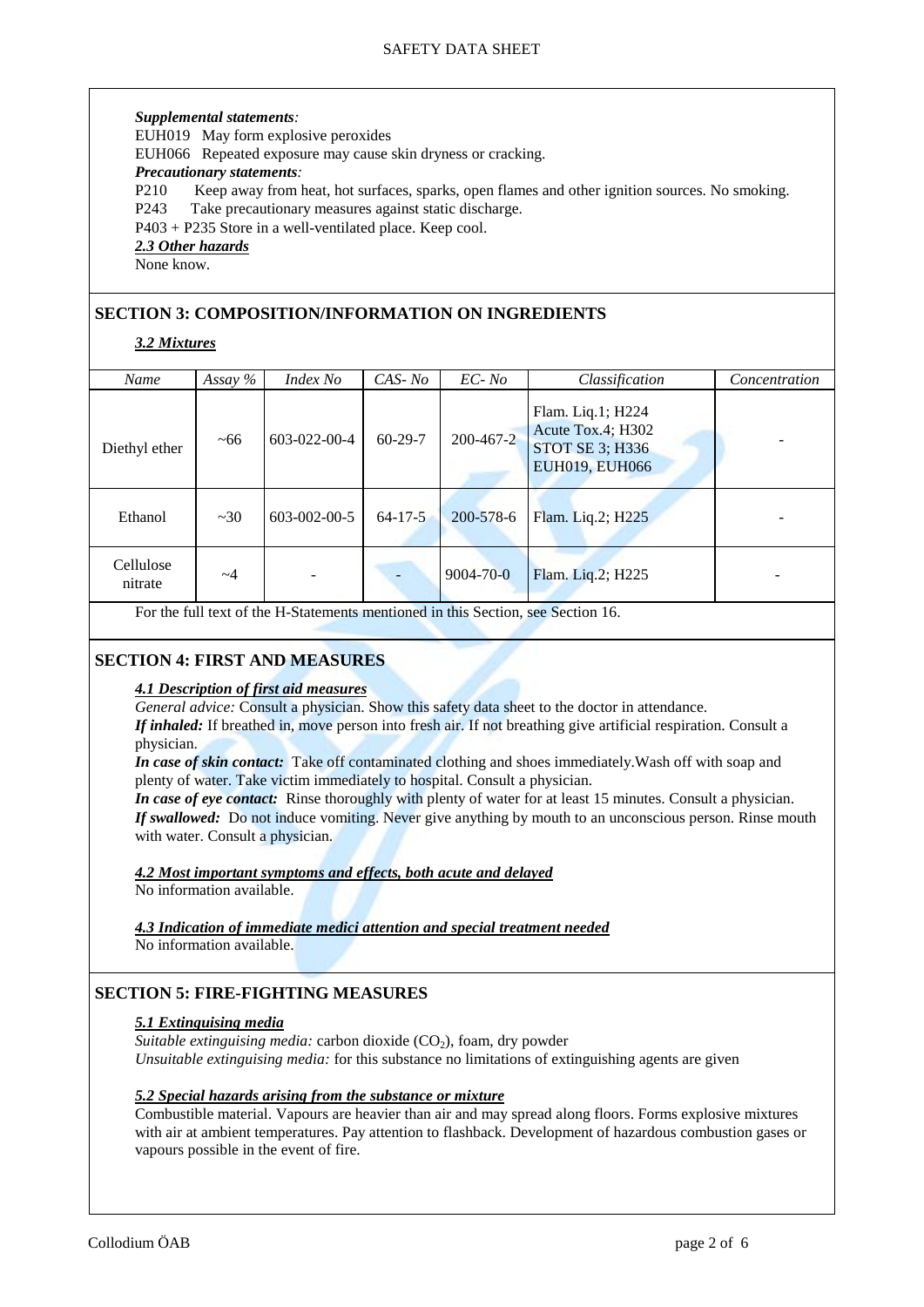#### *5.3 Advice for firefighters*

*Special protective equipment for fire-fighters* Wear self contained breathing apparatus for fire fighting if necessary.

#### *Further information:*

Use water spray to cool unopened containers.

## **SECTION 6: ACCIDENTAL RELEASE MEASURES**

#### *6.1 Personal precautions, protective equipment and emergency procedures*

Use personal protective equipment. Avoid breathing vapors. Ensure adequate ventilation. Remove all sources of ignition. Evacuate personnel to safe areas. Beware of vapours accumulating to form explosive concentrations. Vapours can accumulate in low areas.

#### *6.2 Environmental precautions*

Prevent further leakage or spillage if safe to do so. Do not let product enter drains.

#### *6.3 Methods and materials for containment and cleaning up*

Contain spillage, and then collect with an electrically protected vacuum cleaner or by wet-brushing and place in container for disposal according to local/national regulations (see section 13).

#### *6.4 Reference to other sections*

For disposal see section 8 and 13.

## **SECTION 7: HANDLING AND STORAGE**

#### *7.1 Precautions for safe handling*

Avoid contact with skin and eyes. Avoid inhalation of vapour or mist. Keep away from sources of ignition - No smoking. Take measures to prevent the build up of electrostatic charge.

#### *7.2 Conditions for safe storage, including any incompatibilities*

Store in cool place. 8°C - 15°C. Keep container tightly closed in a dry and well-ventilated place. Containers which are opened must be carefully resealed and kept upright to prevent leakage.

*7.3 Specific end uses:* no data available

## **SECTION 8: EXPOSURE CONTROLS / PERSONAL PROTECTIONS**

#### *8.1 Control parameters*

*Components with workplace control parameters*

#### *8.2 Exposure controls*

#### *Appropriate engineering controls*

Avoid contact with skin, eyes and clothing. Wash hands before breaks and immediatelly after handling the product.

#### *Personal protective equipment*

*Eye/face protection:* safety glasses or face shield

*Skin protection:* antistatic protective clothing

*Hand protection:* protective gloves (splash contact: Viton ®: thickness-0,7mm,break through time > 30 min;) *Respiratory protection:* respirator; recommended Filter type: Filter A for vapour of organic compounds *Environmental exposure controls:* do not empty into drals. Risk of explosion.

## **SECTION 9: PHYSICAL AND CHEMICAL PROPERTIES**

## *9.1 Information on basic physical and chemical properties*

*Appearence* Form: liquid

Colour: colourless, at most slightly yellowish Odour: characteristic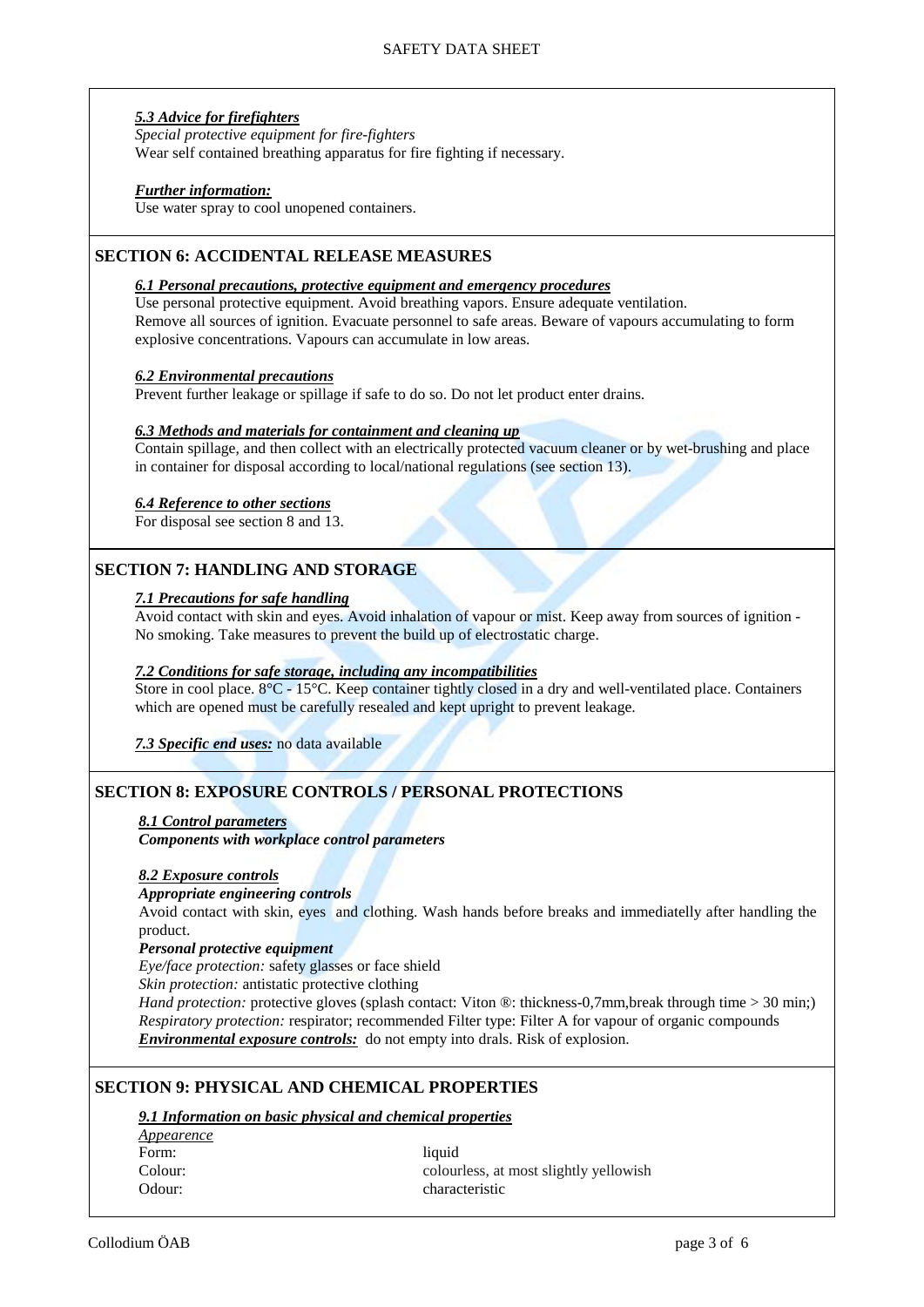| pH:                                            |  |  |  |  |
|------------------------------------------------|--|--|--|--|
| Melting point/freezing point $({}^{\circ}C)$ : |  |  |  |  |
| Boiling point $(^{\circ}C)$ :                  |  |  |  |  |
| Flammability (solid, gas)                      |  |  |  |  |
| Flash point $(^{\circ}C)$ :                    |  |  |  |  |
| Ignition temperature $({}^{\circ}C)$ :         |  |  |  |  |
| Explosive limits: upper $(\% V)$ :             |  |  |  |  |
| lower $(\% V)$ :                               |  |  |  |  |
| Vapour pressure: $20^{\circ}$ C, hPa           |  |  |  |  |
| Relative density (20 °C): $g/cm^3$             |  |  |  |  |
| Water solubility (20 $^{\circ}$ C):            |  |  |  |  |
| Partition coefficien: n-octanol/water:         |  |  |  |  |
| Viscosity (20 $\degree$ C): mPa.s              |  |  |  |  |
| Explosive properties:                          |  |  |  |  |
| Oxidizing properties:                          |  |  |  |  |

no data available no data available no data available extremly flammable no data available no data available no data available no data available no data available  $0.765 - 0.775$  g/cm<sup>3</sup> Immiscible; miscible in ethanol, acetone no data available no data available. no data available no data available

#### *9.2 Other safety information:*

The air in thin layer drying in a colorless tough leathery continuous layer.

## **SECTION 10: STABILITY AND REACTIVITY**

## *10.1 Reactivity*

No data available. *10.2 Chemical stability* The product is chemically stable under standard ambient conditions (room temperature). *10.3 Possibility of hazardous reactions* No data available. *10.4 Conditions to avoid* Heat, flames and sparks. Extremes of temperature and direct sunlight. *10.5 Incompatible materials*  Strong oxidizing agents, alkaline metals, inorganic acids. *10.6 Hazardous decomposition products*  Other decomposition products - carbon oxides, nitrogen oxides.

## **SECTION 11: TOXICOLOGIC INFORMATION**

#### *11.1 Information on toxicological effects*

#### *Acute toxicity:*

LD50, oral, rat (mg.kg-1 ): 1 215 *(Diethyl ether)*, 7 060 *(Ethanol)*  $LD_{50}$ , dermal, rabbit (mg.kg<sup>-1</sup>):  $>$  2 000 *(Diethyl ether)* LC50, inhalation, rat (ppm): 31 000/30min *(Diethyl ether)*

*Skin corrosion/irritation:* skin irritation *Serious eye damage/eye irritation:* eye irritation *Respiratory or skin sensitization:* no data available *Germ cell mutagenicity:* no data available *Carcinogenicity:* no data available *Reproductive toxicity:* no data available *Specific target organ toxicity - single exposure:* may cause drowsiness and diziness *Specific target organ toxicity - repeated exposure:* is not classified as specific target organ toxicit, repeated exposure *Aspiration hazard:* no data available *Potential health effects: Inhalation:* may be harmful if inhaled. May causes respiratory tract irritation. Vapours may cause drowsiness and dizziness. *Skin:* may be harmful if absorbed through skin. May cause skin irritation. *Eyes:* causes serious eye irritation *Ingestion:* harmful if swallowed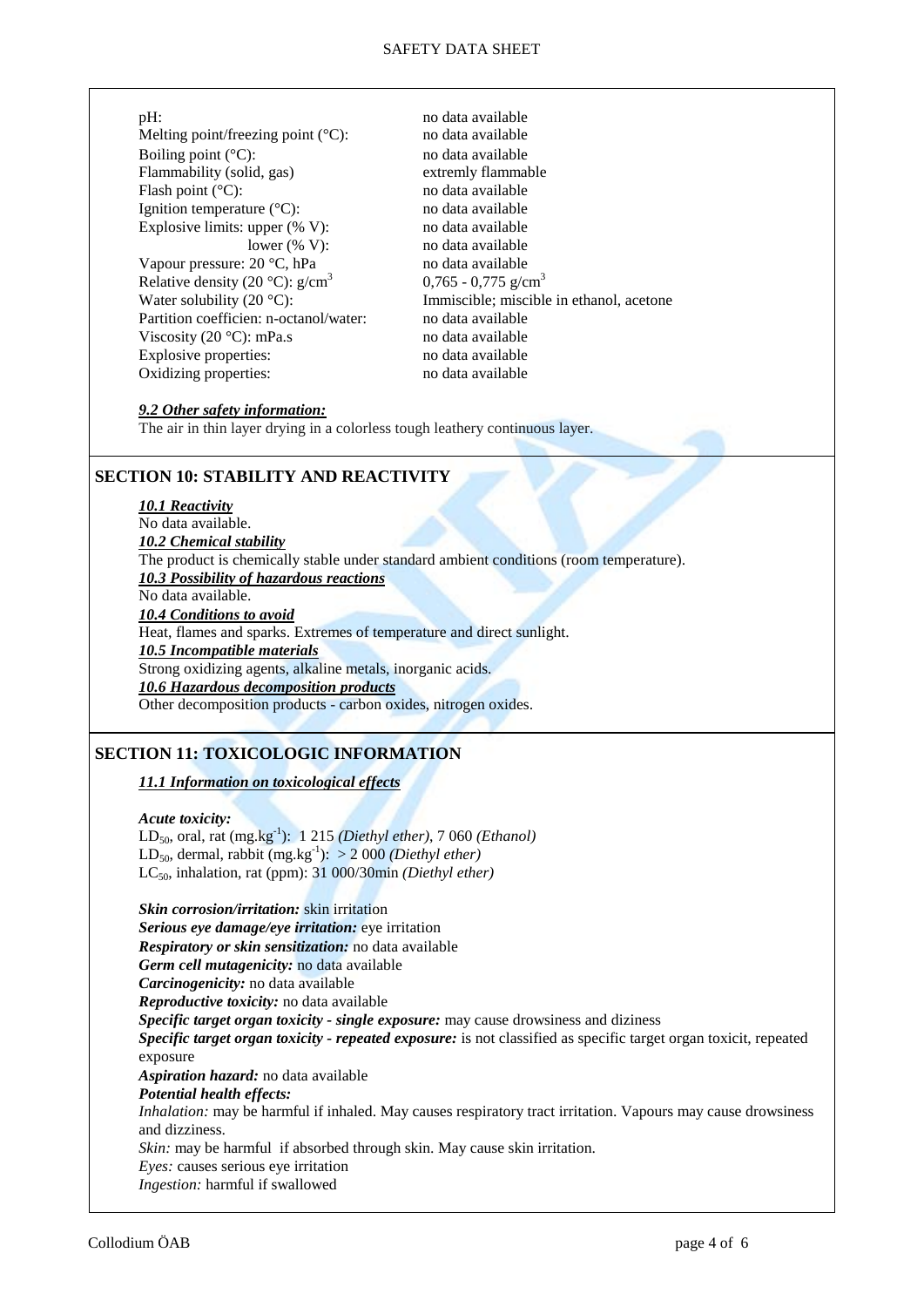## **SECTION 12: ECOLOGICAL INFORMATION**

#### *12.1 Toxicity*

Toxicity to fish: LC50, 96 hod.: 2 560 mg/l *(diethylether)*, 8 140 mg/l *(ethanol)*  Toxicity to daphnia: EC<sub>50</sub>, 48 hod.: 165 mg/l *(diethylether)*, 9 248 mg/l *(ethanol)* Toxicity to algae:  $IC_{50}$ , 72 hod.: 5 000 mg/l *(ethanol)* 

*12.2 Persistence and degradability:* no data available *12.3 Bioaccumulative potential:* no data available *12.4 Mobility in soil:* no data available *12.5 Results of PBT and vPvB assessment:* no data available *12.6 Other averse effects***:** do not allow to run into surface waters, wastewater, or oil

## **SECTION 13: DISPOSAL CONSIDERATIONS**

#### *13.1 Waste treatment methods*

#### **Product**

Burn in a chemical incinerator equipped with an afterburner and scrubber but exert extra care in igniting as this material is highly flammable. Offer surplus and non-recyclable solutions to a licensed disposal company.

#### **Contaminated packaging**

Dispose of as unused product.

## **SECTION 14: TRANSPORT INFORMATION**

#### *ADR/RID:*

*14.1 UN number:* 1263 *14.2 UN proper shipping name:*  PAINT (COLLODIUM ÖAB - contains diethyl ether, ethanol, cellulose nitrate) *14.3 Transport hazard class(es):* 3 *14.4 Packing group:* II *14.5 Environmental hazards (EMS):* F-E S-E *14.6 Special precautions for user:* no data available

*IMDG: Marine pollutant:* no *EMS:* F-E S-E

## **SECTION 15: REGULATORY INFORMATION**

This safety datasheet complies with the requirements of Regulation (EC) No. 1907/2006.

## *15.1 Safety, health and environmental regulations/legislation specific for the substance or mixture:*

Classification and labeling in accordance with these regulations:

REACH: Regulation of the European Parliament and Council Regulation (EC) No.1907/2006 concerning the Registration, Evaluation, Authorisation and Restriction of Chemicals, as amended

CLP: Regulation of the European Parliament and Council Regulation (EC) No 1272/2008 on classification, labeling and packaging of substances and mixtures, as amended

*15.2 Chemical Safety Assessment:*

For this product a chemical safety assessment was not carried out.

## **SECTION 16: OTHER INFORMATION**

*Revision* No.1: (23.6.2015) - the odd. 2, 3 and 16 discharges classification DSD (Dangerous Substances Directive (67/548 / EEC) - as amended by Regulation 2015/830: the odd. 1 change email addresses Poisons Information Centre;

#### *Full text of H-statements referred to under sections2 and 3:*